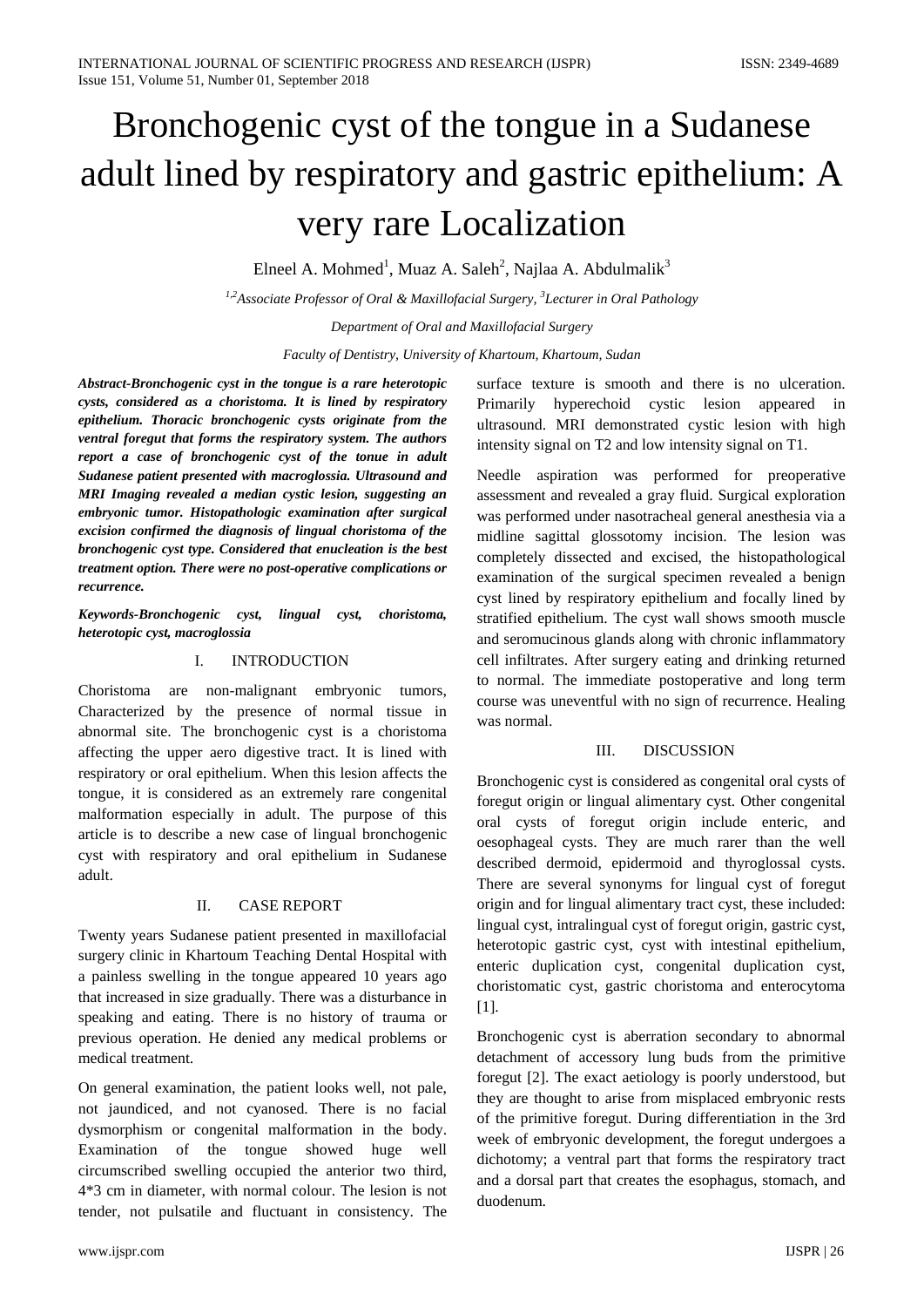#### INTERNATIONAL JOURNAL OF SCIENTIFIC PROGRESS AND RESEARCH (IJSPR) ISSN: 2349-4689 Issue 151, Volume 51, Number 01, September 2018

Due to close proximity of the primitive foregut to the pharyngeal arches, embryonal rests may be misplaced and entrapped between the parts of the tongue and the tuberculum impar, during the 4th week. These entrapped rests are exposed to ditferent inductive influences and can differentiate to respiratory or well differentiated gastrointestinal epithelium. These cysts are located close to the trachea or main stem bronchi. Rarely there is communication of the cyst with the tracheobronchial tree [1].

Bronchogenic cysts are widely reported in the literature. In adult, they are found in mediastinum and lung parenchyma. However they may be located in the thoracic wall, abdomen or cervical region. Rarely affects the tongue. Presentation may range from life-threatening to completely asymptomatic in all age groups of patients. Most of these lesions are discovered at birth and may appeared later in adult life [3].

Manor Y etal [1] reviewed 53 Lingual bronchogenic cyst which 29 could be grouped into lingual alimentary tract cysts and 24 into lingual cyst of foregut origin. Kun-Darbois etal [4] reported two cases of bronchogenic cyst in tip of the tongue in a nine day old boy and in a three months old girl. Other cases of lingual bronchogenic cysts have been reported in the literature most of them affect neonates or young children [5,6,7,8] or rarely affects adults [9] as in our case.

Very rare cases of a congenital dermoid cyst together with a bronchogenic cyst of the tongue (teratoid cyst of the tongue) have been accounted [10,11]

Bronchogenic cysts can be located in the neck. Perez JA etal [12] reviewed 70 published cases of cervical bronchogenic cysts, 75% were located in the midline of the neck, in the upper third or in the lateral lines mostly in the lower third.

Investigation of such lesions may be varying from simple needle aspiration to assess fluid contents, to ultrasound which reveals cystic cavity, but MRI is the best imaging modality to evaluate bronchogenic cyst in the tongue. [4]

The main differential diagnosis for congenital cyst in the tongue is lymphangioma [13], followed by dermoid cyst, haemangioma or even ranula involving the ventral surface of the tongue. The lesion must therefore be surgically enucleated for diagnosis, treatment and prevention.

The epithelial lining of the lingual cyst of foregut origin is composed mainly of respiratory tract epitheliumpseudostratified ciliated columnar and cuboidal, and the epithelial lining of the lingual alimentary tract cyst is composed mainly of gastric or intestinal mucosa [1]. However, there are several reports in the literature in which the epithelial lining of the lingual cyst was

composed of both types of epithelium, respiratory and gastric or intestinal epithelium as in our case.

Malignant transformation to adenoarcinoma is a very rare complication of chronic untreated lingual bronchogenic cyst, cases were reported in literature [14].

### IV. CONCLUSION

Although lingual bronchogenic cysts are infrequent especially in adult, they should be considered as part of the differential diagnosis for cystic lesions in the tongue. Most of the cases affects the anterior two third, either the dorsal or ventral surface.

## V. CONFLICTS OF INTERESTS

The authors have no conflicts of interests to declare

## VI. COMPLIANCE WITH ETHICAL STANDARD

Ethical approval was obtained from Khartoum Teaching Dental Hospital medical director, and informed consent was obtained from the patient.

#### REFERENCES

- [1] Manor Y, Buchner A, Peleg M, Taicher S. Lingual Cyst with Respiratory Epithelium: An Entity of Debatable Histogenesis, Journal of Oral and Maxillofacial Surgery 1999, 57:124-l 27
- [2] Aida Benhammou, La Faculté de Médecineet de Pharmacie de Rabat, Benyoussef N , Bencheikhe R, M Kzadri Last, Bronchogenic cyst of the tongue, Article in Annales d Otolaryngologieet de ChirurgieCervico-Faciale 2006, 123(3):148-51
- [3] Citardi M J, Traquina D N, Eisen R. Primitive foregut cysts: A cause of airway obstruction in the newborn. Otorhinolaryngology-Head and Neck Surgery 1994;111:533- 7
- [4] Kun Darbois J-D, Breheret R, Bizon A, Pare A, Laccourreye L. Bronchogenic cyst of the tip of the tongue: Report of two cases. European annuals of otorhinolaryngology. Head and neck diseases 2015, 132: 49-51
- [5] Bailey B.M.W., A detached bronchogenic cyst occurring in the tongue of a neonate. The British journal of oral surgery 1983, 20(4):288-93
- [6] Rajnish Joshi, Alistair R Cobb, Southwest , Philip Wilson, B.M.W. Bailey. Lingual cyst lined by respiratory and gastric epithelium in a neonate. British Journal of Oral and Maxillofacial Surgery 2012; 51(2)
- [7] Daniel R. Boué, Geoffrey A. Smith, Henry Franklin Krous, Rady Children's Hospital. Lingual Bronchogenic Cyst in a Child: An Unusual Site of Presentation. International Paediatric Pathology Association 1994, 14(2):201-5
- [8] Fortier A, Boyer C, Ducasse H, Last Sylvain Bailleux. Bronchogenic cyst of the tongue in an infant. Revue de laryngologie-otologie-rhinologie 2013, 134(3):157-9
- [9] Necker, P Corre, Jacques-Marie Mercier, AnaïsPetraud. Bronchogenic cyst of the tongue in an adult. Revue de stomatologieet de chirurgiemaxillo-faciale 2010, 111(1):46-8
- [10] Obiechina AE, JuwonTunde Arotiba, Olufemi Ogunbiyi. Coexisting congenital sublingual dermoid and bronchogenic